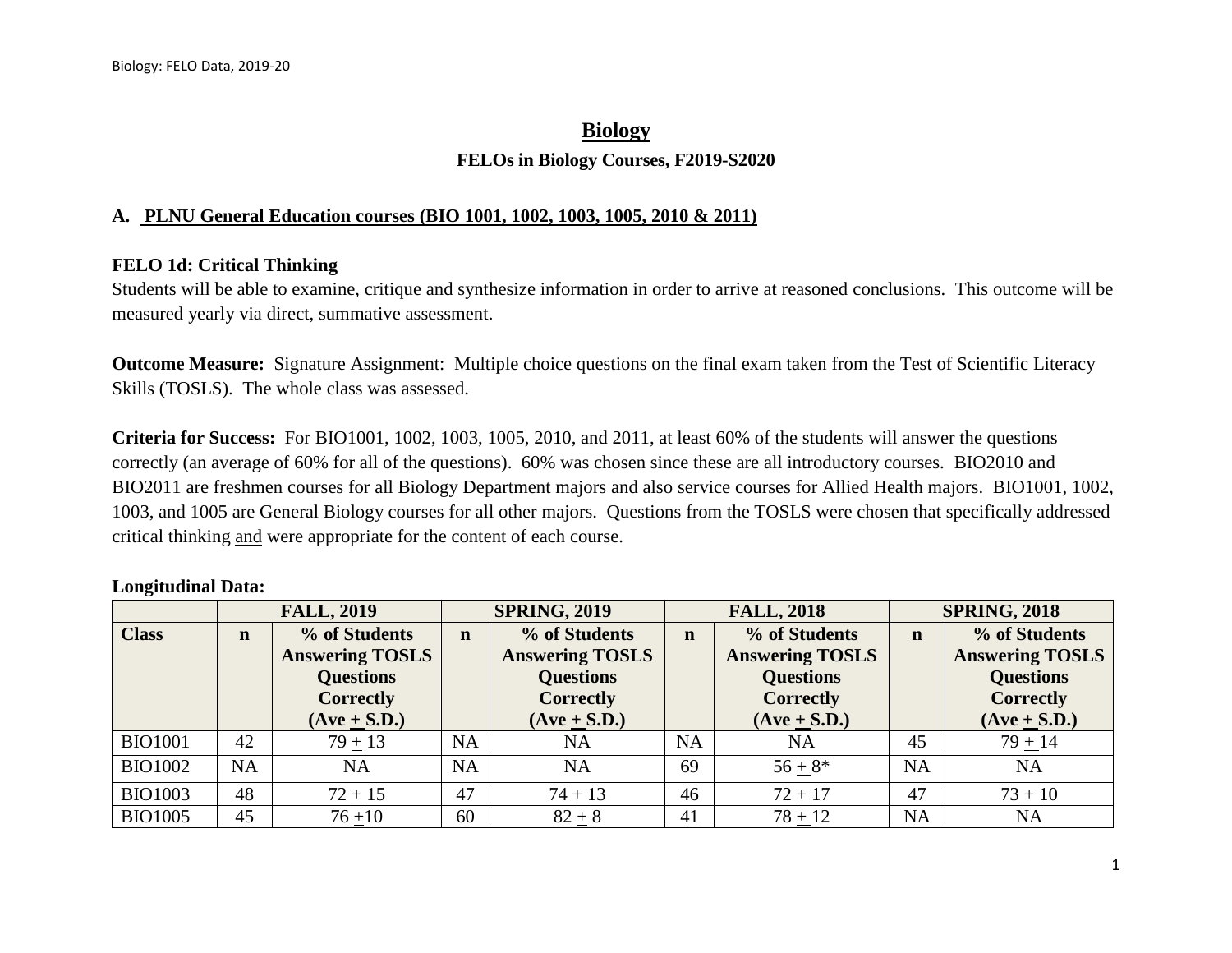| <b>BIO2010</b> | $\Omega$<br>. .<br>. . | $\Omega$<br>ου<br><b>Contract Contract Contract</b> | $\Omega$<br>$\circ$        | $\sim$ $\sim$<br>$\overline{10}$<br>1 U<br><u>and the set of the set of the set of the set of the set of the set of the set of the set of the set of the set of the set of the set of the set of the set of the set of the set of the set of the set of the set of the set </u> | $\sim$<br>$\cdot$<br>о. | 70<br>.       | $\sim$<br>ັ | $\overline{\phantom{a}}$<br>.<br>∸⊿<br>$\overline{\phantom{0}}$ |
|----------------|------------------------|-----------------------------------------------------|----------------------------|---------------------------------------------------------------------------------------------------------------------------------------------------------------------------------------------------------------------------------------------------------------------------------|-------------------------|---------------|-------------|-----------------------------------------------------------------|
| <b>BIO2011</b> | $\Omega$<br>.,<br>◡    | $\overline{a}$                                      | $\sim$ $\sim$<br>. .<br>J0 | 70<br>$\mathsf{L}$<br>$\Omega$<br>1 U                                                                                                                                                                                                                                           |                         | 70<br>$\circ$ | - -<br>OΖ   | 00<br>oo<br>--                                                  |

**Conclusions Drawn from Data:** The students in the various GE courses are meeting the criteria or close to meeting the criteria (\*) for critical thinking. These data were not collected in 2020 due to COVID.

**Changes to be Made Based on Data:** We will continue to use these questions for summative assessment in our GE courses.

### **Rubric:**

Gormally, C., Brickman, P., and Lutz, M. "Developing a Test of Scientific Literacy Skills (TOSLS): Measuring Undergraduates' Evaluation of Scientific Information and Arguments." C.B. E. Life Science Education 11(4): 364–377 (2012).

BIO1001: Questions 1, 4, 6, 7, 8, 11, 12, 13, 14, 18, 28 BIO1002: Questions 2, 6, 18, 28 BIO1003: Questions 4, 6, 7, 8, 11, 12, 13, 14, 18, 28 BIO1005: Questions 2, 6, 18, 28 BIO2010: Questions 1, 2, 7, 8, 11, 18, 19, 24, 25 BIO2011: Questions 2, 6, 18, 28